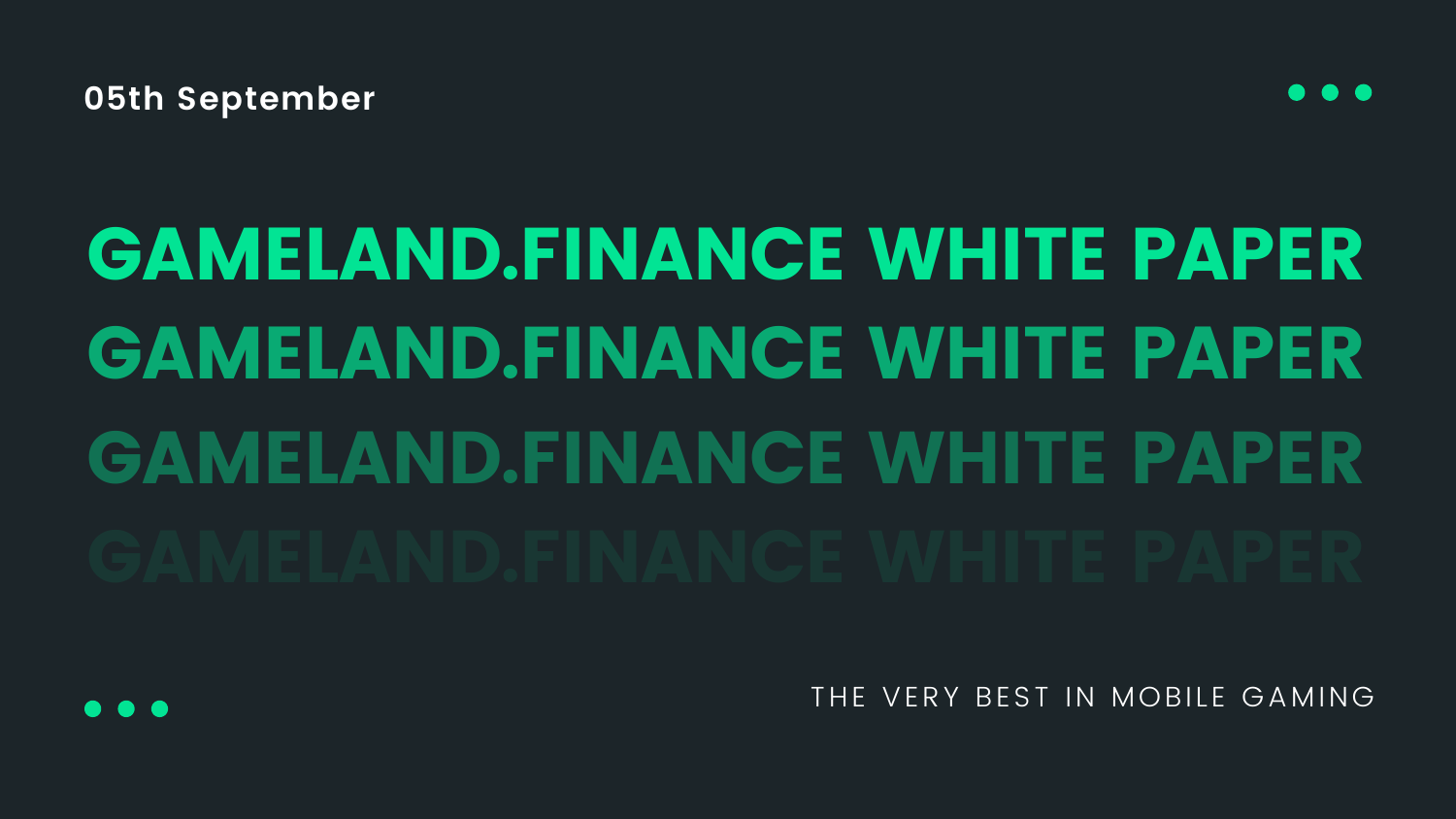### GAMELAND FINANCE GAMELAND FINANCE GAMELAND FINANCE GAMELAND



# ABOUT

INVESTİNG IN NON FUNGIBLE TOKENS (NFTS) USED IN BASED GAMES. THE OPTIMIZING ITS COMMUNITY-OWNED ASSETS FOR

- MAXIMUM UTILITY AND SHARING ITS PROFITS WITH ITS TOKEN HOLDERS.
- ORGANIZATION'S MISSION IS TO CREATE THE BIGGEST VIRTUAL WORLD ECONOMY,
- VIRTUAL WORLDS AND BLOCKCHAIN-
- 
- GAMELAND IS A DECENTRALIZED AUTONOMOUS ORGANIZATİIN (DAO) FOR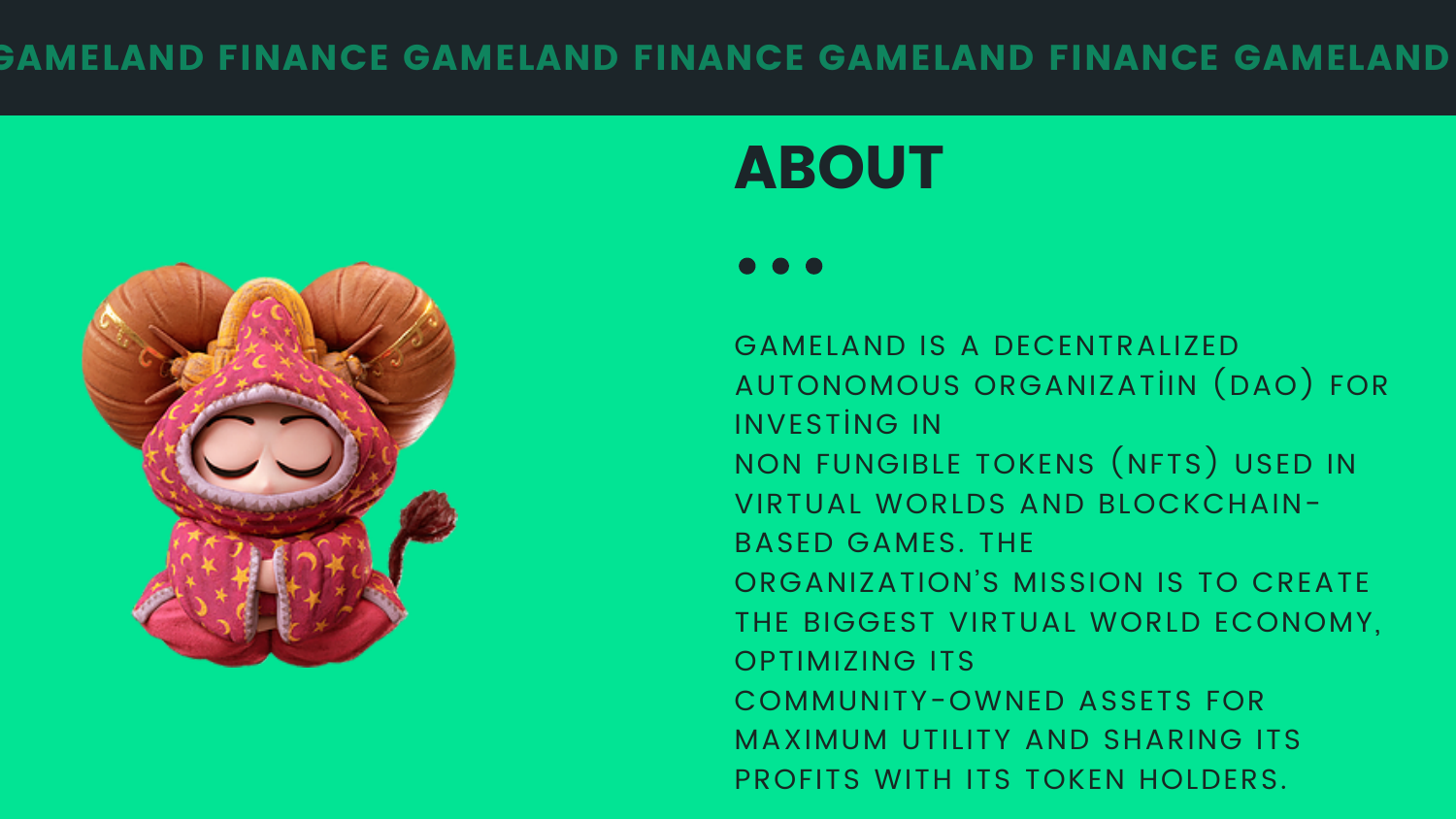Gameland combines the best of the non-fungible token (NFT) and the decentralized finance (DeFi) space, bringing yield farming to game economies while adding value to these virtual worlds by developing the content and economy of these games. We want to own and develop assets in the metaverse as we believe that virtual economies will be more valuable than real-world economies over time.

AT THE SAME TIME, WE WANT TO CREATE VALUE IN THE VIRTUAL WORLD FOR OUR GUILD MEMBERS TO THRIVE IN A VIRTUAL ENVIRONMENT - THE COMPETITIVE GAMERS, THE ARTISTS, AND CONTENT CREATORS THAT POPULATE THE METAVERSE.

V I S I O N V I C I O N V I S I O N

## I S I O Z V I  $\mathbf{S}$ I O Z V I  $\mathcal{L}$ I O N

N V N V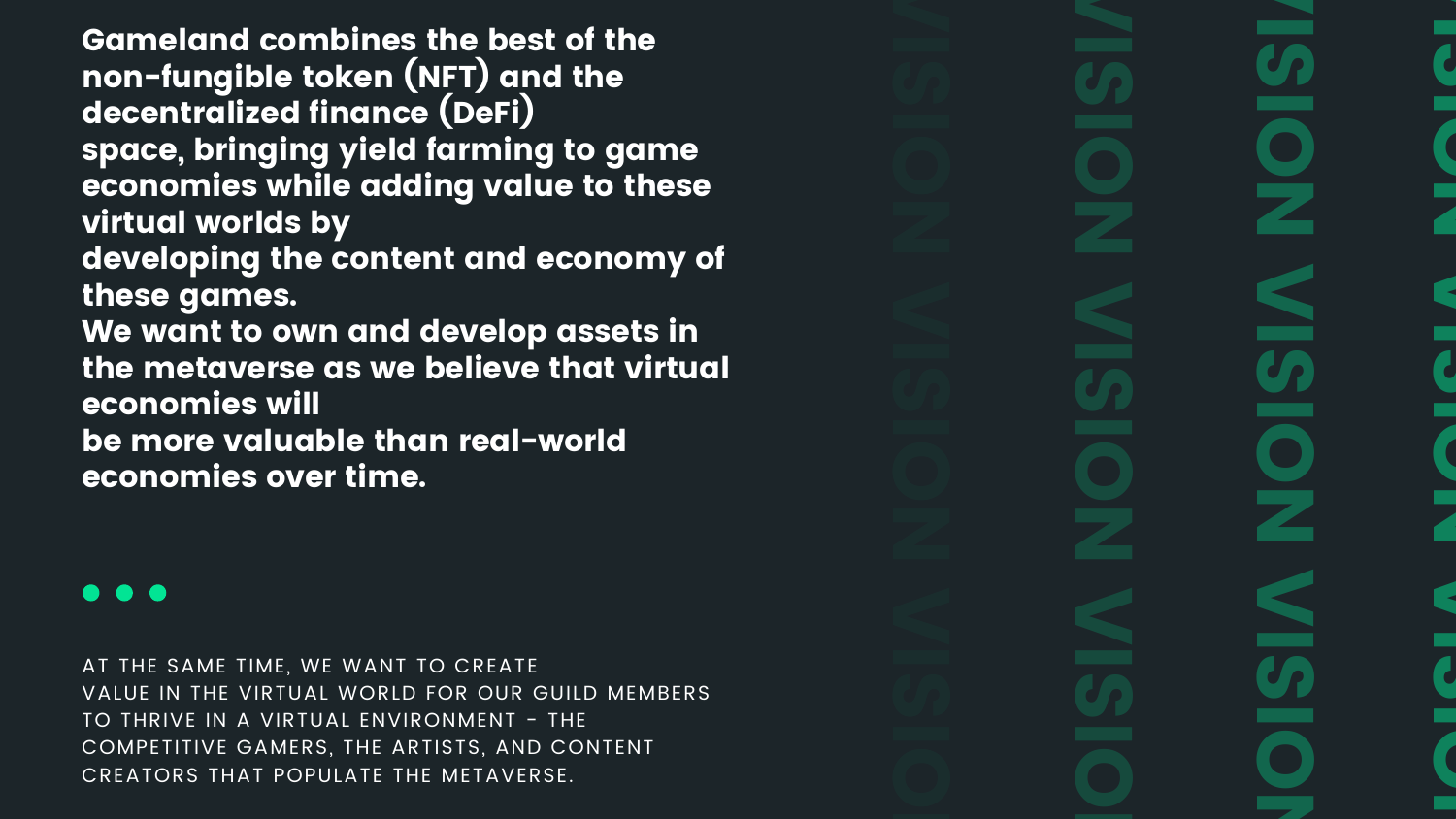#### GAMELAND SITS AT THE INTERSECTION OF THREE MARKETS EACH OF WHICH IS HAS STRONG GROWTH POTENTIAL:

- NFT sales topped \$2 billion in Q1 of 2021. NBA Top Shots and NFT artists, such as Beeple, have pushed NFTs into mainstream vernacular. - DeFi tokens hit \$50B in total locked value.

- There are 70m crypto wallet holders. - The global gaming market reached a value of US \$167.9 Billion in 2020. - The rise of virtual worlds, such as Decentraland, and blockchain games, such as Axie

Infinity and The Sandbox, have gained a fully diluted valuation of over \$1.8B USD.

# STATE OF MARKET STATE OF MARKET STATE OF MARKET STATE OF MARKET



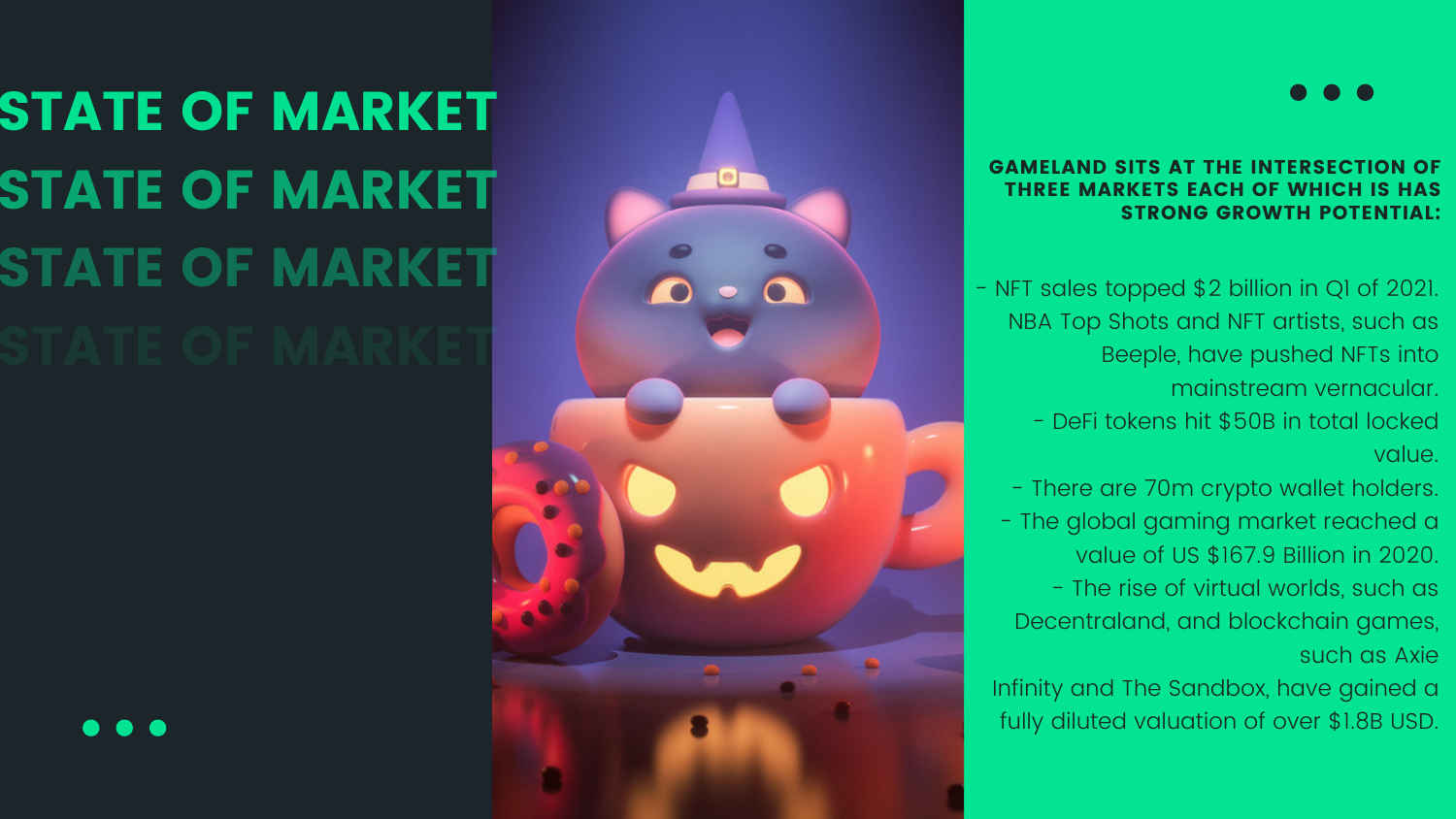# ACTIVITIES OF GAMELAND ACTIVITIES OF GAMELAND<br>ACTIVITIES OF GAMELAND<br>ACTIVITIES OF GAMELAND

Gameland's goal is to maximize the value of NFTs used in virtual worlds and blockchain-based games. Its protocol is automated by smart contracts instructed by consensus through the DAO based on governance proposals and voting of a distributed network of token holders. Activities of Gameland include:

- Building a global community of play-to-earn gamers who play

- Producing revenue through the rental or sale of Gameland-owned

- competitively to collect in-game rewards,
- NFT assets for a markup,
- Allowing the community to participate in the DAO by passing proposals and voting,
- arbitrage on yield
- generation by being competitive in metaverse-related games.

- Coordinating research and development for gamers in the DAO to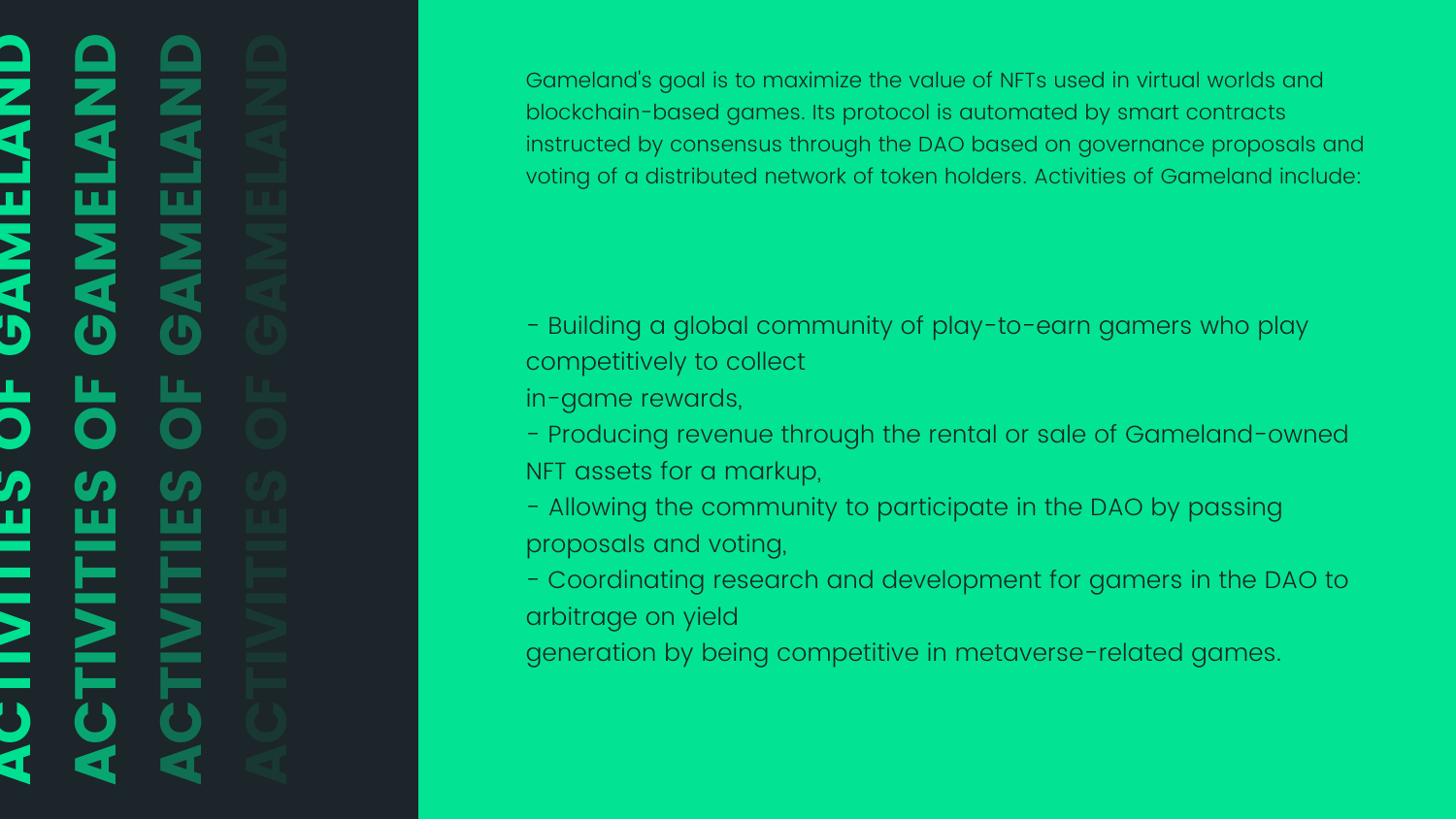#### BUSINESS MODEL

As technology allows more people to move more of their lives online, an entire digital economy is developing inside these new virtual worlds, known as "the metaverse." Gameland' s business model builds real-world value from fundamental metaverse economics.

#### BUSINESS THESIS

The primary revenue of the DAO will come from leveraging Gameland-owned NFT assets, either directly, or indirectly, via a rental program where guild members utilize the assets in exchange for a portion of the in-game rewards going directly to Gameland In the case of in-game assets such as land, revenue may be generated by third party (non-guild members) conducting economic activities on that in-game land.

NFT ownership will benefit from the rise of the in-game asset's economic value being reflected in the value of its native fungible token on the open market. The value of all activities in Gameland will be captured in the fully diluted market capitalisation of Gameland governance tokens.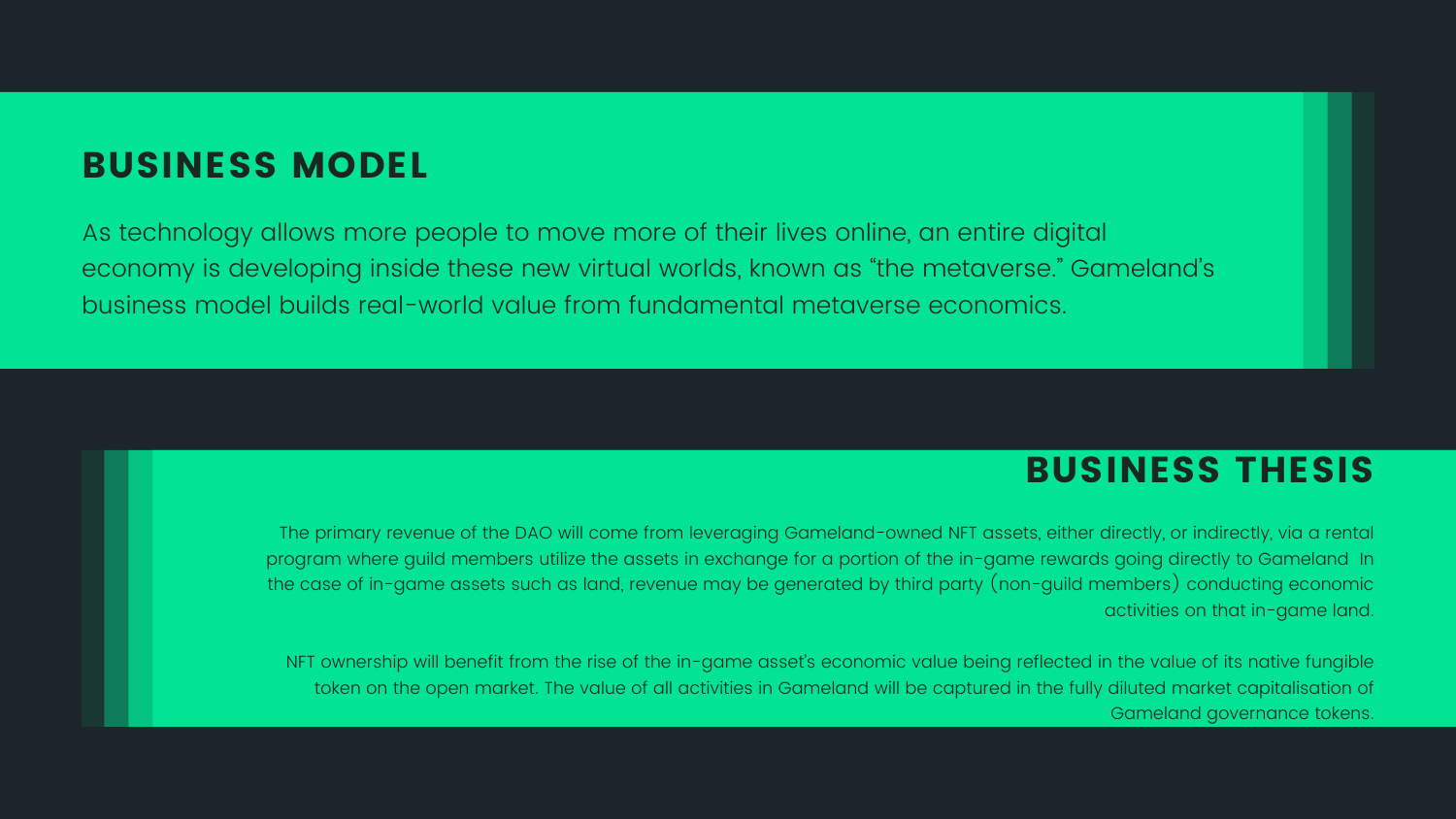## SELECTION CRITERIA

The Gameland business thesis requires the following elements of a play-to-earn game to make it suitable for selection by the DAO: 1. A virtual land-based economy which can be acquired; 2. A virtual economy with a native token; 3. Play-to-earn functionality where players are rewarded native tokens for in-game activity.

## LAUNCH PLANS

At launch our treasury and our guild will focus on the following play-to-earn games that have

already shown strong potential and community support:

- 
- 
- 
- 1. Kipon
- 2. Robotrix
- 3. Treasure Box
- 
- 
- 



- 
- 
- 
- 
- 
- 

As play-to-earn evolves, Gameland's portfolio will expand to other games that fulfill the criteria and

yield requirements outlined above as governed by the DAO.

#### GAMELAND TOKENS CAN BE USED FOR THE FOLLOWING:

- Stake Gameland for token rewards related to its overall activities,

- Stake Gameland for rewards related to specific activities,
- Stake Gameland for exclusive content,
- Stake Gameland to vote and participate in the DAO,
- Stake Gameland to subscribe to exclusive merchandise,
- Use Gameland tokens to pay for services in its network.



#### ECONOMIC ACTIVITES

- Purchase of assets in the form of cryptocurrencies, virtual assets in the metaverse, SAFTs, in-game tokens (such as, but not limited to, Small Love Potion (SLP), which is a token earned by winning battles in Robotrix and is required in order to breed NFTs), as well as other NFTs to contribute to the development of metaverse economies, - Arbitrage farms to maximise yields,

- Manage locked, unvested, undistributed tokens of all parties,

- Provide guidance in events that involve debt and interest payments, acquisition of assets including any buybacks and future fundraising rounds,

- Perform financial operations such as accounting, audits, reporting and tax, treasury assets are managed by the three co-founders via a multisignature wallet.

Two out of three hardware wallet signatures will be required per transaction.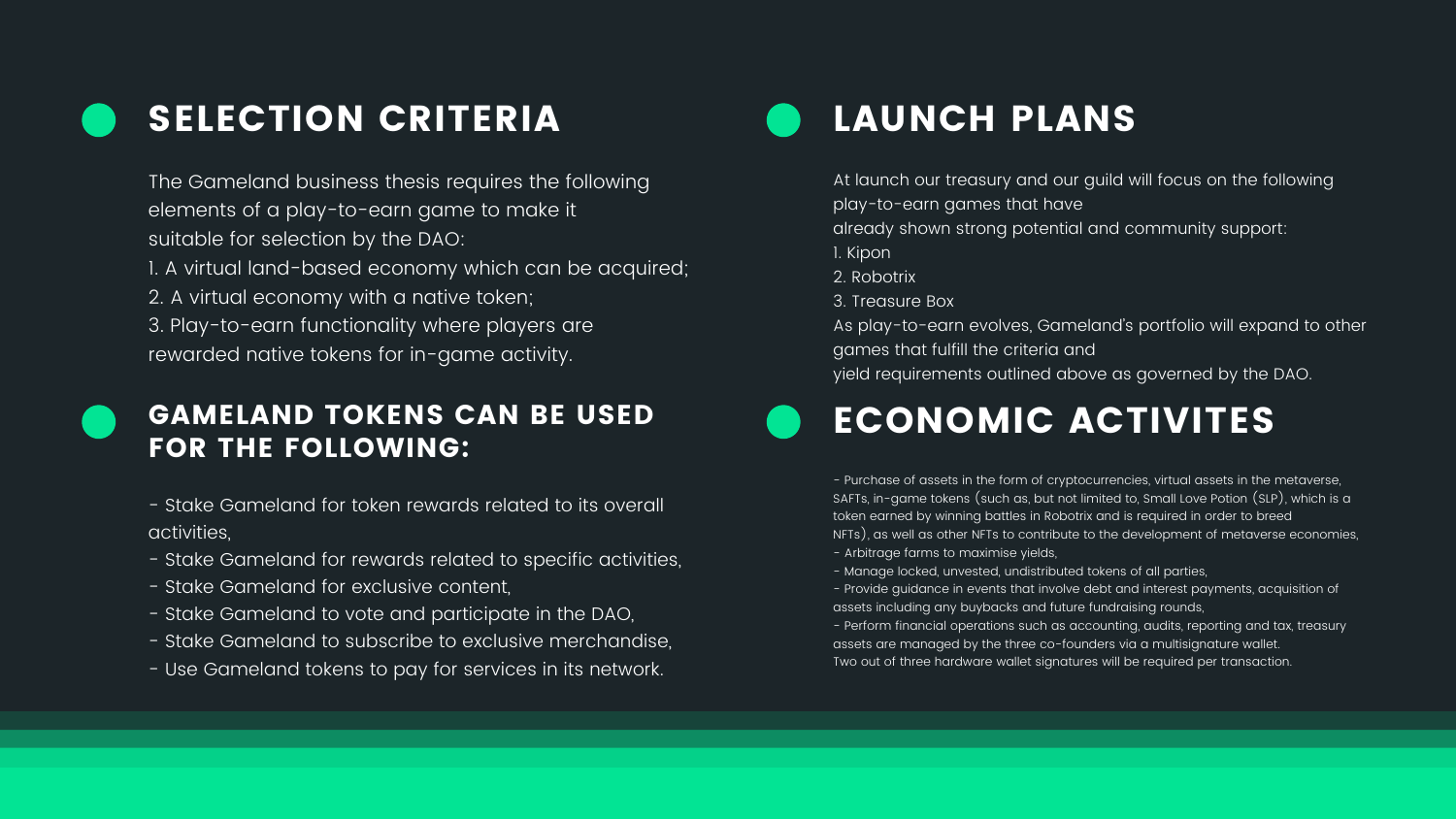# EAM TEAM TEAM



## CEO / CO-FOUNDER

#### MARTIN KROZNIAC CFO / CO-FOUNDER

Blockchain since 2014. Cambridge University Alumna and President of Cryptocurrency Society 2016; FX Quants GCP at BlackRock Asset Management; Entrepreneur In Residence at Coins.ph (Acquired by GoJek); Co-founder at CapchainX (Acquired by SMKG: OTC US);

Dev since 2016, blockchain since 2018. Built a breeding algorithm for Axie Infinity and many bots on discord to integrate the blockchain for NFTs. Wrote smart contracts to integrate discord tipping, a token wrapper for deflationary tokens, and farming strategies to the standard of yVaults.

#### TOM GABIRALD CTO / CO-FOUNDER



Consultant to licensed financial institutions.

## BRATON LEE MARTIN KROZNIAC TOM GABIRALD ANTONIO MAREV ANTONIO MAREV HEAD OF PARTNERSHIPS

Blockchain since 2017. 5+ years experience in SaaS sales and partnerships. Lifelong tech and gaming fanatic. Passionate about leveraging nascent technologies to promote the democratization of wealth creation and financial inclusivity.

Blockchain enthusiast since 2015. Former U.S. Air Force Information Technology Manager/Process Improvement Manager. Competitive esports and TCGPlayer. Axie Infinity community member since launch (2018). NFT maximalist.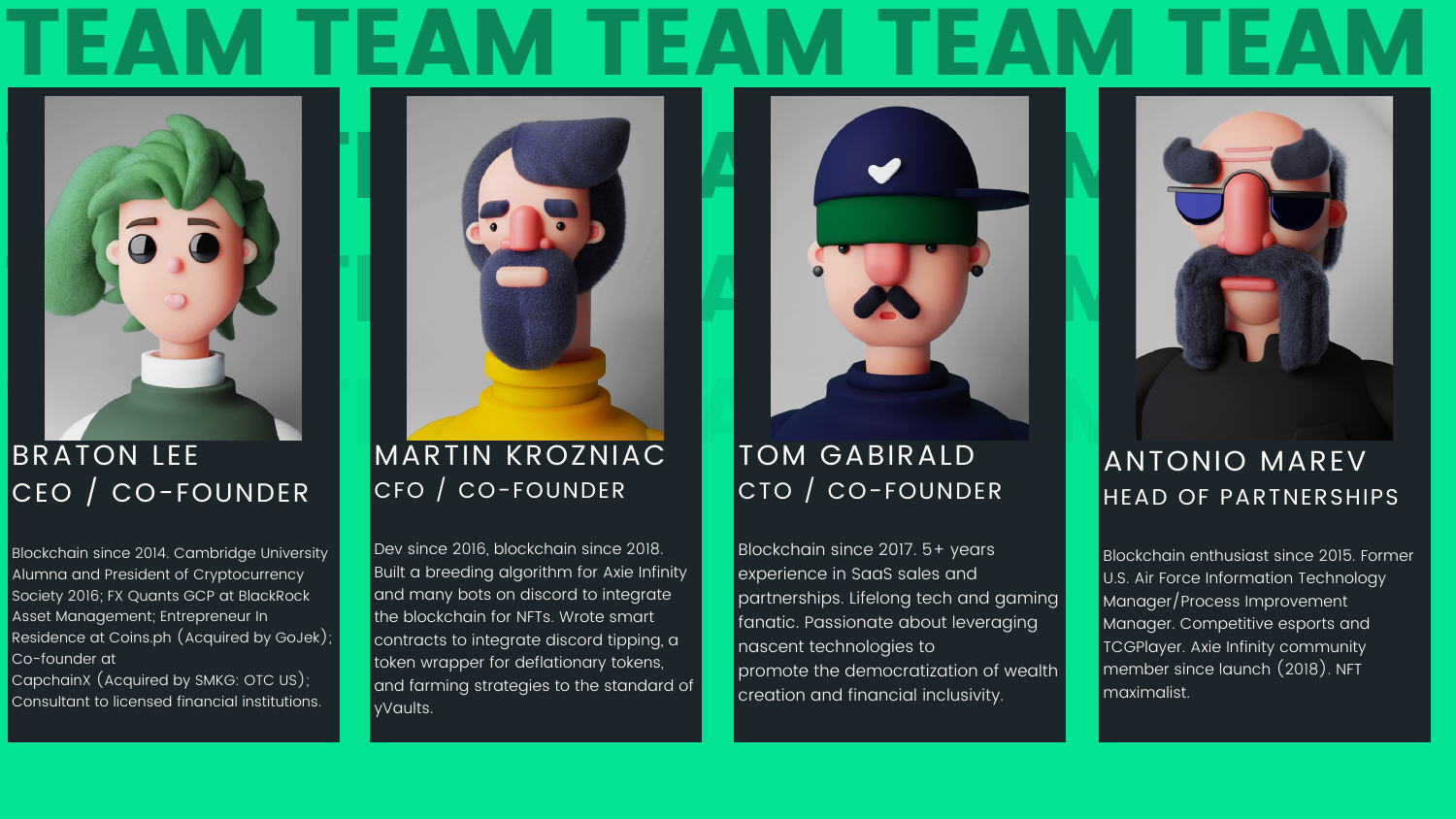# DISCLAMER

The information set forth in the White Paper or these disclamer ("Legal Notices ") may not be

exhaustive and neither create a contract between you and Gameland. While we make every reasonable effort to ensure that all information: (i) in the White Paper; (ii) available on the Gameland website

(iii) available on its Twitter account (iv), or any other available information moderated by Gameland (collectively, the "Sites"*)* (all the information in the White Paper and all information available on the Sites hereinafter referred to as the "Current Information") is accurate and up to date, such material in no way constitutes professional advice. Individuals intending to purchase the Gameland token (each a "Token Purchase"*)* should seek independent professional advice prior to acting on any of the Current Information.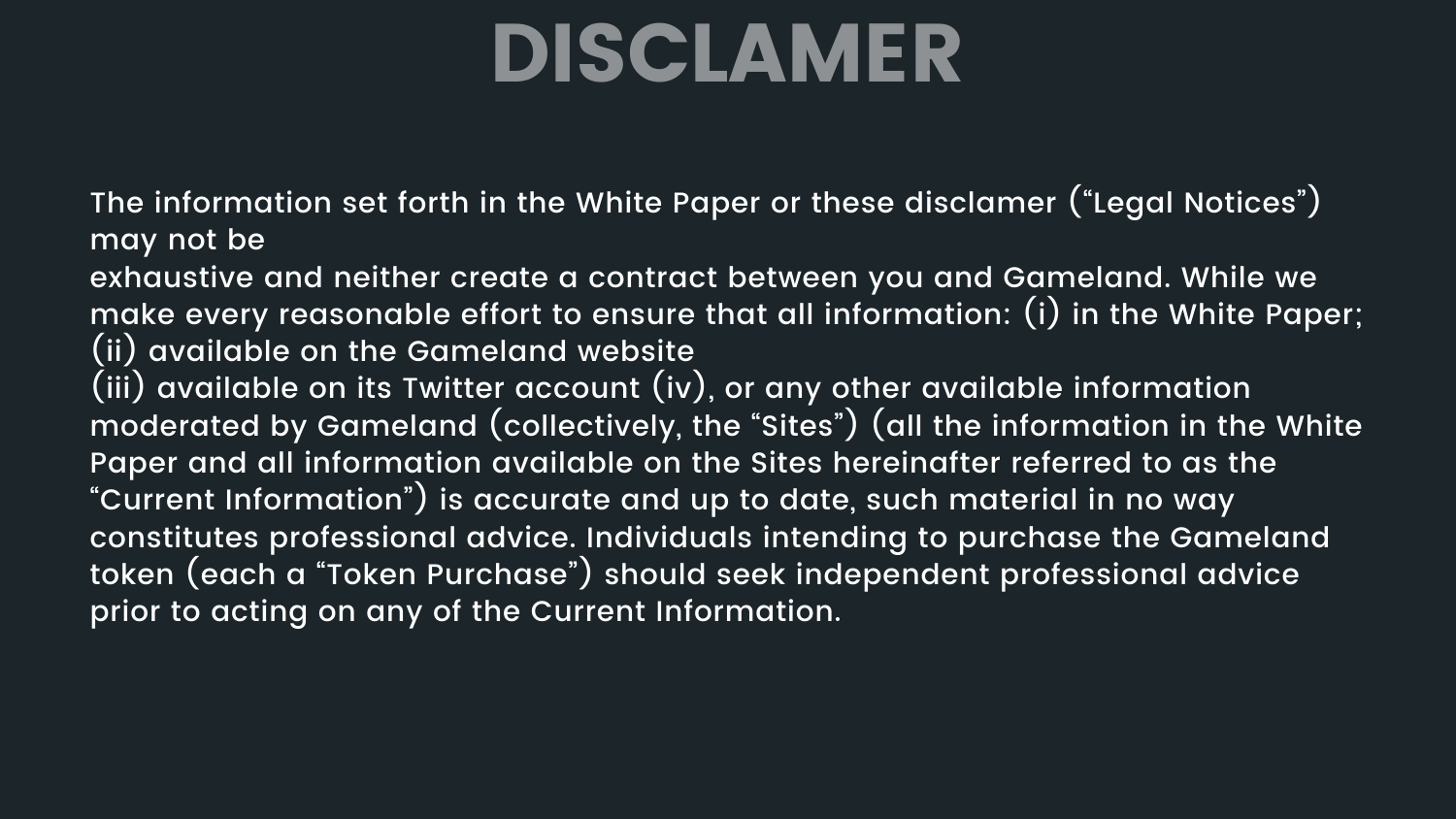## NO REPRESENTATION & WARRANTIESSCLAMER

Notwithstanding any other provision of these Legal Notices or any statement made expressly or impliedly in the Current Information, Gameland does not make or purport to make, and hereby disclaims, any representation warranty undertaking or covenant in any form whatsoever to any entity or person, including any representation warranty undertaking or covenant in relation to the truth, accuracy and completeness of any of the information set out in the Current Information.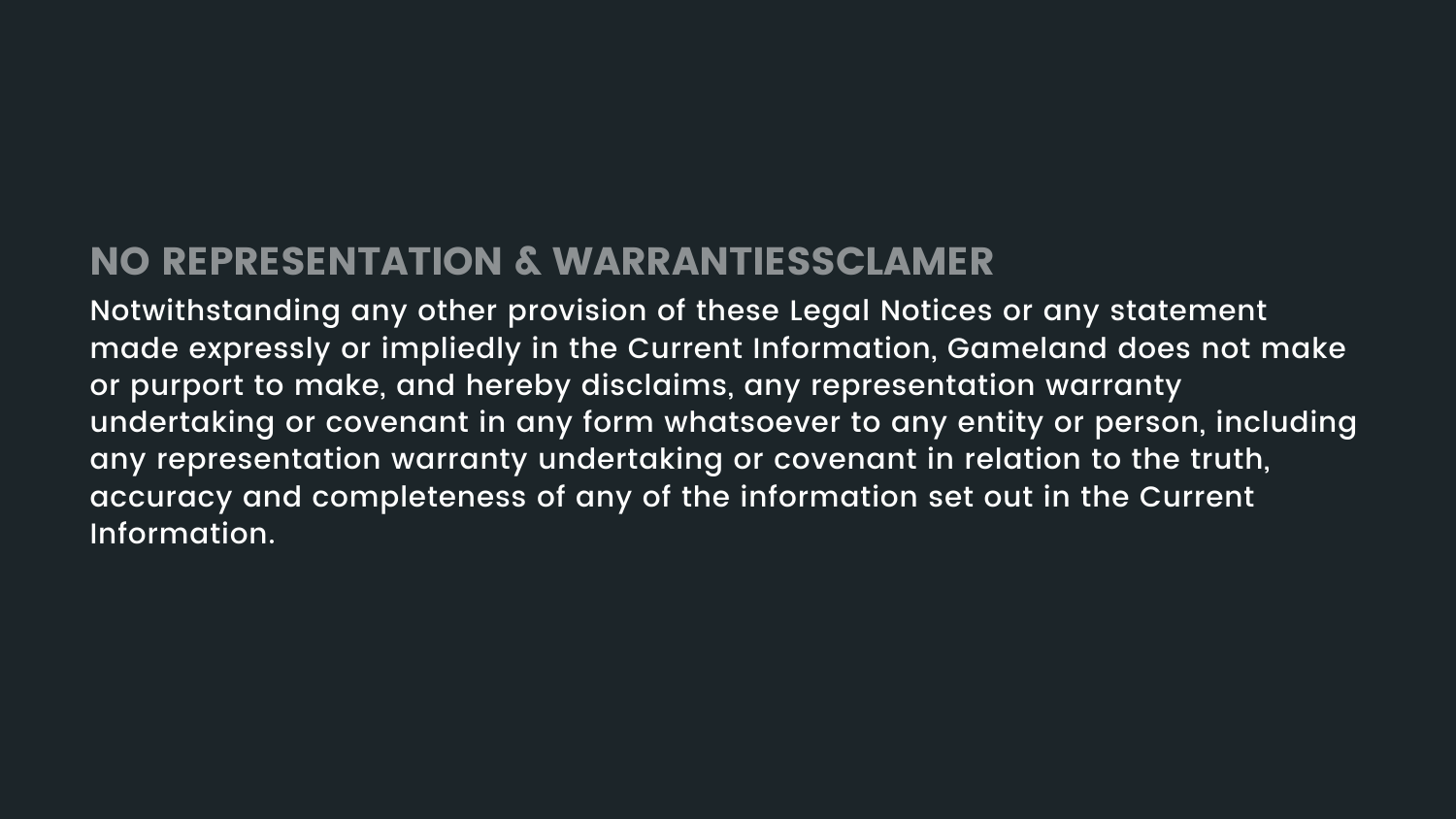## REPRESENTATION & WARRANTIES BY YOU

By accessing the Current Information or engaging in a Token Purchase, you represent and warrant to Gameland:

- You are over 18 (eighteen) years of age, you agree, accept, and acknowledge that the Tokens do not constitute shares or equities or securities or financial instruments or investments in any form in any jurisdiction for any purpose, you agree and acknowledge that the Current Information does not constitute a prospectus or offer document of any sort and is not intended to constitute an offer of securities in any jurisdiction or a solicitation for investment in securities, you agree and acknowledge that no regulatory authority has examined or approved of the Current Information, and presently there is no plan for the Current Information to be so reviewed, the distribution or dissemination of the Current Information any part thereof or any copy thereof, or acceptance of the same by you, is not prohibited or restricted by the applicable laws, regulations or rules in your jurisdiction, and where any restrictions in relation to possession are applicable, you have observed and complied with all such restrictions at your own expense and without liability to Gameland, - you will not make any representation to any person regarding the Tokens that conflict with these Legal Notices:

You agree and acknowledge that in the case where you wish to purchase any Tokens, the Tokens are not to be construed, interpreted, classified or treated as: Debentures, stocks or shares issued by any person or entity (whether Gameland or otherwise), rights, options or derivatives in respect of such debentures, stocks or shares, rights under a contract for differences or under any other contract the purpose or

pretended purpose of which is to secure a profit or avoid a loss, units in a collective investment scheme, units in a business trust, derivatives of units in a business trust, any other security or class of securities, or any type of investment you are fully aware of and understand that you are not eligible to purchase any Tokens or access

the current information if you are a citizen, national, resident (tax or otherwise) of an internationally sanctioned country. You have a basic degree of understanding of the operation, functionality, usage, storage, transmission mechanisms and other material characteristics of cryptocurrencies, blockchain-based software systems, cryptocurrency wallets or other related token storage mechanisms, blockchain technology and smart contract technology; you are fully aware and understand, there are risks associated with: (A) Gamelandand its business and operations, (B) the Tokens, (C) the Token Purchase, (D) storage of the Tokens, and (E) relying or acting on all or any part of the Current Information, you agree and acknowledge that Gameland is not liable for any direct, indirect, special, incidental, consequential, or other losses of any kind in tort contract or otherwise (including but not limited to loss of revenue income or profits or loss of use or data or loss of reputation or loss of any economic or other opportunity of whatsoever nature or howsoever arising) arising out of or in, connection with any acceptance of or reliance on the Current Information, Token Purchase, or any part thereof by you and all of the above representations and warranties are true, complete, accurate and not misleading from the time of your last access to and/or possession of (as the case may be) the current information.